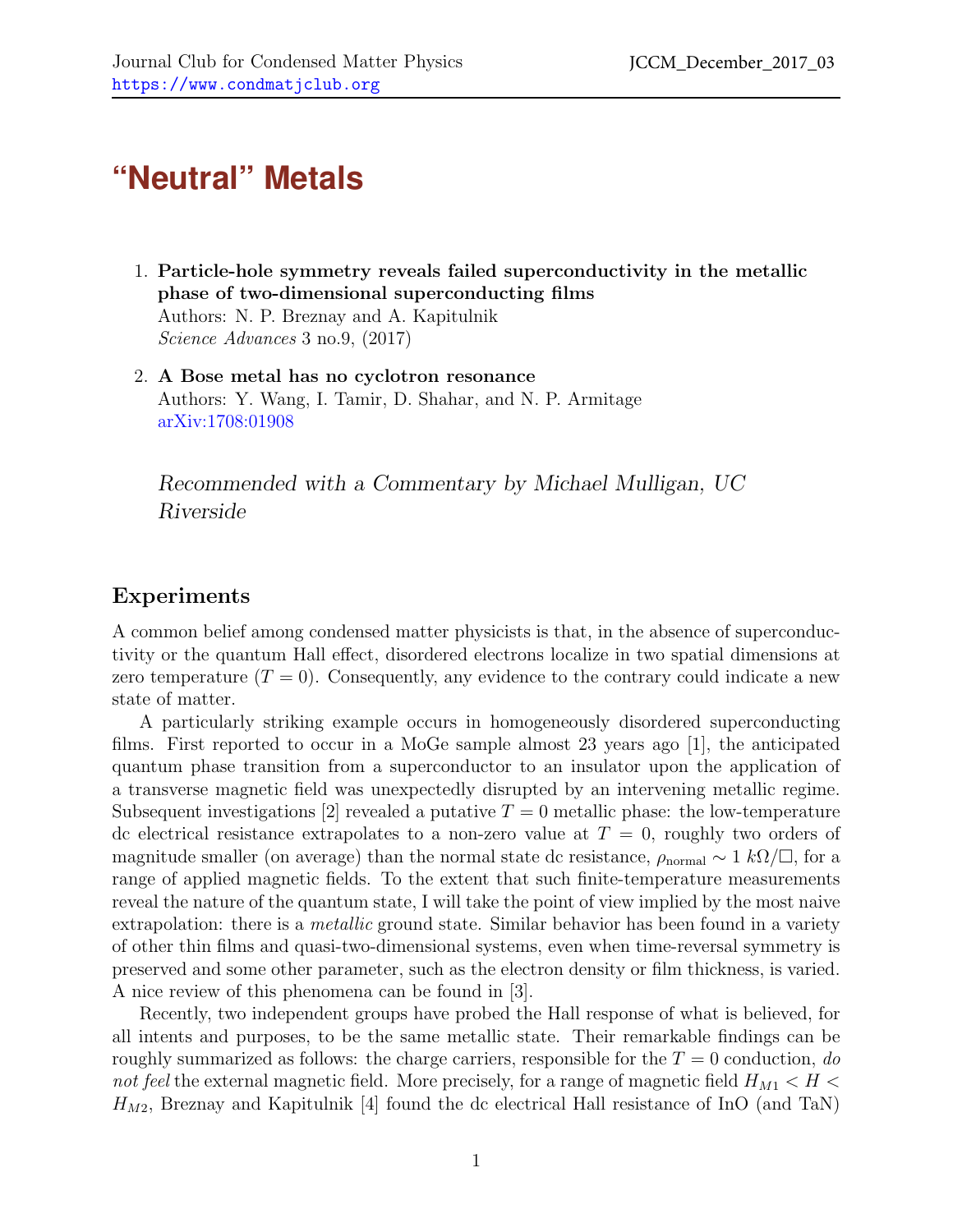films to be vanishingly small,  $\rho_{xy}(H) = 0 \pm 5 \times 10^{-4} \Omega$ , while the longitudinal resistance  $\rho_{xx}(H) \sim 10^{-2} \rho_{\text{normal}}$  at the lowest measured temperature  $T = .12 K \ll T_c \sim 2 K$  (see the red curves in panels A and B in Fig. [1\)](#page-1-0). Wang, Tamir, Shahar, and Armitage [\[5\]](#page-2-4) studied the ac conductance of morphologically similar films in the metallic regime accessed by magnetic fields  $2 T < H < 7.5 T$  $2 T < H < 7.5 T$  (see the temperature-dependent dc resistance curves in Fig. 2 (a)). (Higher values of the external field are believed to drive the system into an insulating state.) In apparent violation of Kohn's theorem, which says conventional metals exhibit a cyclotron resonance at a frequency  $\omega = eH/m$ , where e is the electric charge and m is the band mass  $(m \text{ is the band mass, rather than the bare mass in these materials due to the broken})$ translational invariance), the ac conductance measurements in Fig. [2](#page-1-1) (b) show only a broad peak centered at  $\omega = 0$ . As the authors point out, the measurements set a lower bound on the effective mass equal to 16,000  $m_e$ , where  $m_e$  is the bare electron mass, or, alternatively, an upper bound on the effective charge equal to  $e/16$ , 000 of the charge carriers!



<span id="page-1-0"></span>Figure 1: dc  $\rho_{xx}(H)$  and  $\rho_{xy}(H)$  [\[4\]](#page-2-3).

<span id="page-1-1"></span>Figure 2: (a) dc  $\rho_{xx}(T)$  and (b) ac conductance  $\sigma_{xx}(\omega)$  for varying external magnetic field [\[5\]](#page-2-4).

 $10<sup>9</sup>$ 

 $0.5T$ 

## Speculation

Why should the Hall response be so small in the putative  $T = 0$  metallic phase? Most naively, broken time-reversal invariance suggests a non-zero Hall effect. While it is conceivable that